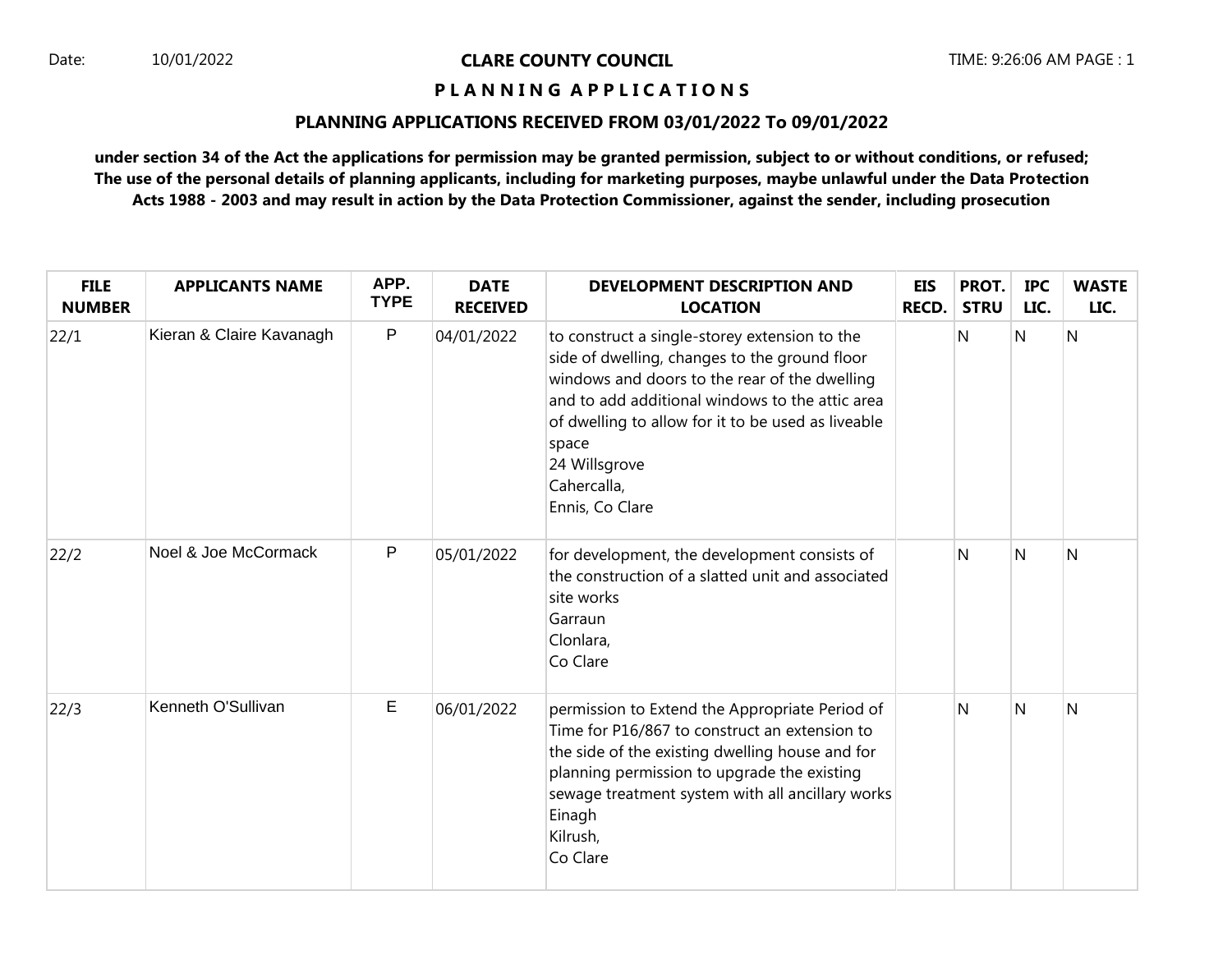# Date: 10/01/2022 **CLARE COUNTY COUNCIL** TIME: 9:26:06 AM PAGE : 1

# **P L A N N I N G A P P L I C A T I O N S**

#### **PLANNING APPLICATIONS RECEIVED FROM 03/01/2022 To 09/01/2022**

**under section 34 of the Act the applications for permission may be granted permission, subject to or without conditions, or refused; The use of the personal details of planning applicants, including for marketing purposes, maybe unlawful under the Data Protection Acts 1988 - 2003 and may result in action by the Data Protection Commissioner, against the sender, including prosecution**

| 22/4 | Mary McMahon                   | P | 06/01/2022 | to demolish existing shed and PERMISSION to<br>construct new front porch and single-storey rear<br>extension, including all ancillary site works<br>40 St Patricks Terrace<br>Kilrush,<br>Co Clare                                                                                                  | N | N | $\mathsf{N}$ |
|------|--------------------------------|---|------------|-----------------------------------------------------------------------------------------------------------------------------------------------------------------------------------------------------------------------------------------------------------------------------------------------------|---|---|--------------|
| 22/5 | Bobby O Connell & Sons<br>Ltd  | E | 06/01/2022 | permission to Extend the Appropriate Period for<br>P16/846 to construct an ESB electricity<br>substation and switch room building,<br>connection to services and all associated<br>ancillary facilities<br><b>Ballycar South Td</b><br>Ardnacrusha<br>Co Clare                                      | Ν | N | N            |
| 22/6 | Enda Connolly & Ruth<br>Hunter | P | 06/01/2022 | for extensions to existing house comprising<br>demolition of existing rear extension (18.7 sqm)<br>and garden shed (9 sqm) and construction of<br>new single storey rear extension (64 sqm) and<br>side extension (23 sqm) and all related site<br>works<br>Creag Ard<br>Cragg<br>Lahinch, Co Clare | N | N | N            |